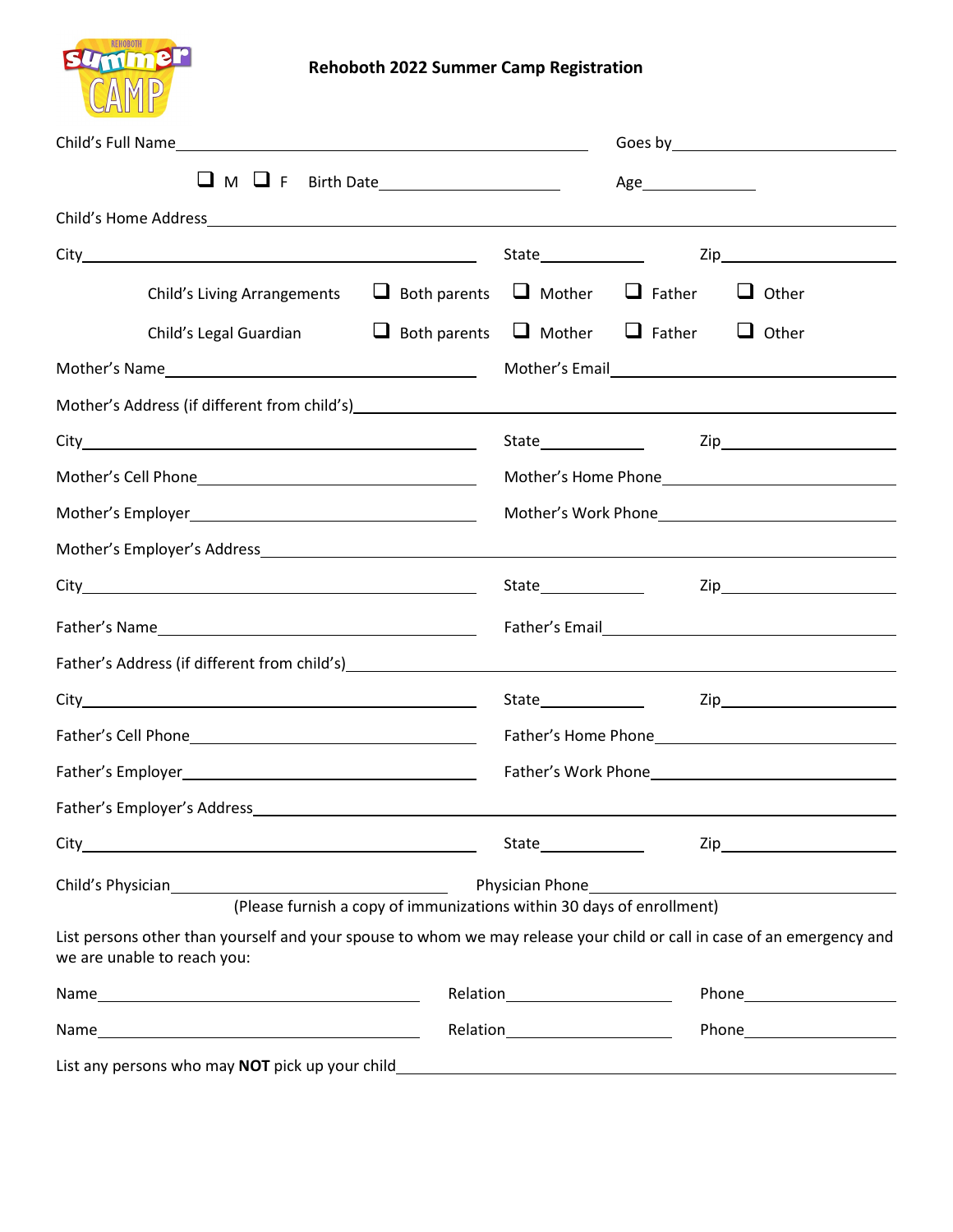|   | Page 2                                                                                                                                                                                                                                                             |
|---|--------------------------------------------------------------------------------------------------------------------------------------------------------------------------------------------------------------------------------------------------------------------|
|   | Persons to contact in case of an emergency and parent(s)/legal guardian cannot be reached:                                                                                                                                                                         |
|   | Phone Phone Phone Phone Phone Phone Phone Phone Phone Phone Phone Phone Phone Phone Phone Phone Phone Phone Phone Phone Phone Phone Phone Phone Phone Phone Phone Phone Phone Phone Phone Phone Phone Phone Phone Phone Phone                                      |
|   |                                                                                                                                                                                                                                                                    |
|   |                                                                                                                                                                                                                                                                    |
|   | Please describe any physical problems or information we should know about:<br>Notation and the content of the content of the content of the content of the content of the content of the content of the content of the content o                                   |
|   |                                                                                                                                                                                                                                                                    |
|   |                                                                                                                                                                                                                                                                    |
|   | 2022 Summer Camp Selection<br>Please indicate the week(s) your child will be attending. See the full description for each week at<br>rehoboth.org/summercamp.<br>The camp day is 8:00AM-5:00PM<br>A sack lunch is required each day.<br>Daily snacks are included. |
|   | **Your child's spot is not secured until all fees are paid. See payment details on the following page.**                                                                                                                                                           |
|   | June 13-17: Summer Connection                                                                                                                                                                                                                                      |
|   | June 20-24: Character Days                                                                                                                                                                                                                                         |
|   | June 27-July 1: Spirit Week                                                                                                                                                                                                                                        |
| ⊔ | July 5-8: Camp Got Talent                                                                                                                                                                                                                                          |
|   | July 11-15: DIY Challenge                                                                                                                                                                                                                                          |

I verify the above information to be correct. I understand that I cannot register my child without appropriate age documentation, which is attached to this registration form.

 $\blacksquare$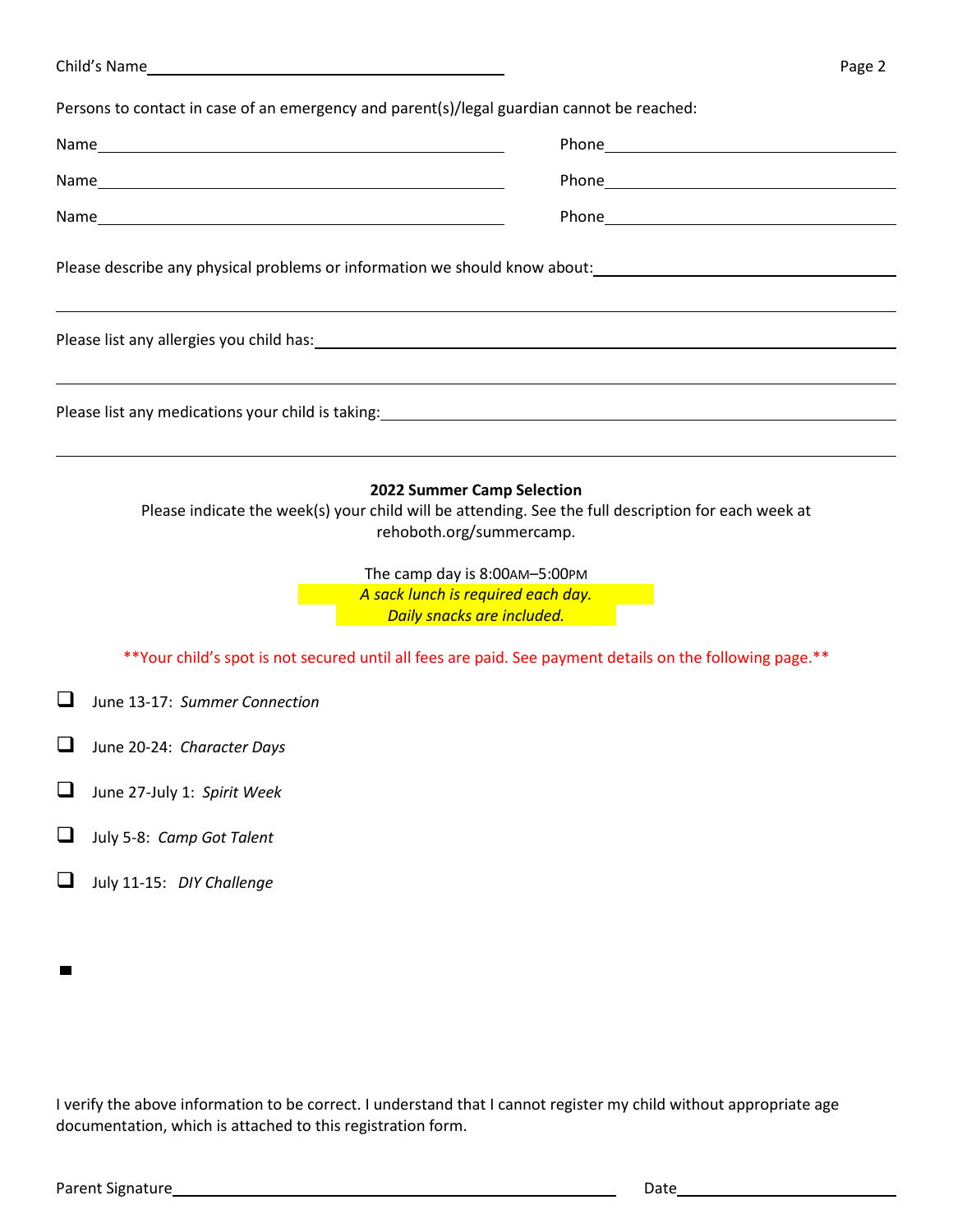*The registration form can be completed and emailed to schoolkids@rehoboth.org or printed and brought to the Preschool Academy office, Monday-Friday, 9am-4pm, 2997 Lawrenceville Hwy, Tucker, GA 30084. You may also mail the registration form to Rehoboth Preschool Academy, 2997 Lawrenceville Hwy, Tucker, GA 30084.*

> *There is a non-refundable registration fee of \$80/child, payable by check or money order. Please make checks or money orders payable to Rehoboth Preschool Academy. Your registration is not complete, and your child's spot is not secured, until you have submitted the non-refundable registration fee.*

*The registration form AND registration fee must be completed and received on or before April 15, 2022.*

*FULL TUITION, \$130/child/week, is due no later than May 27.2022 to reserve your child's spot. , A 3% processing fee will apply to all credit card payments.*